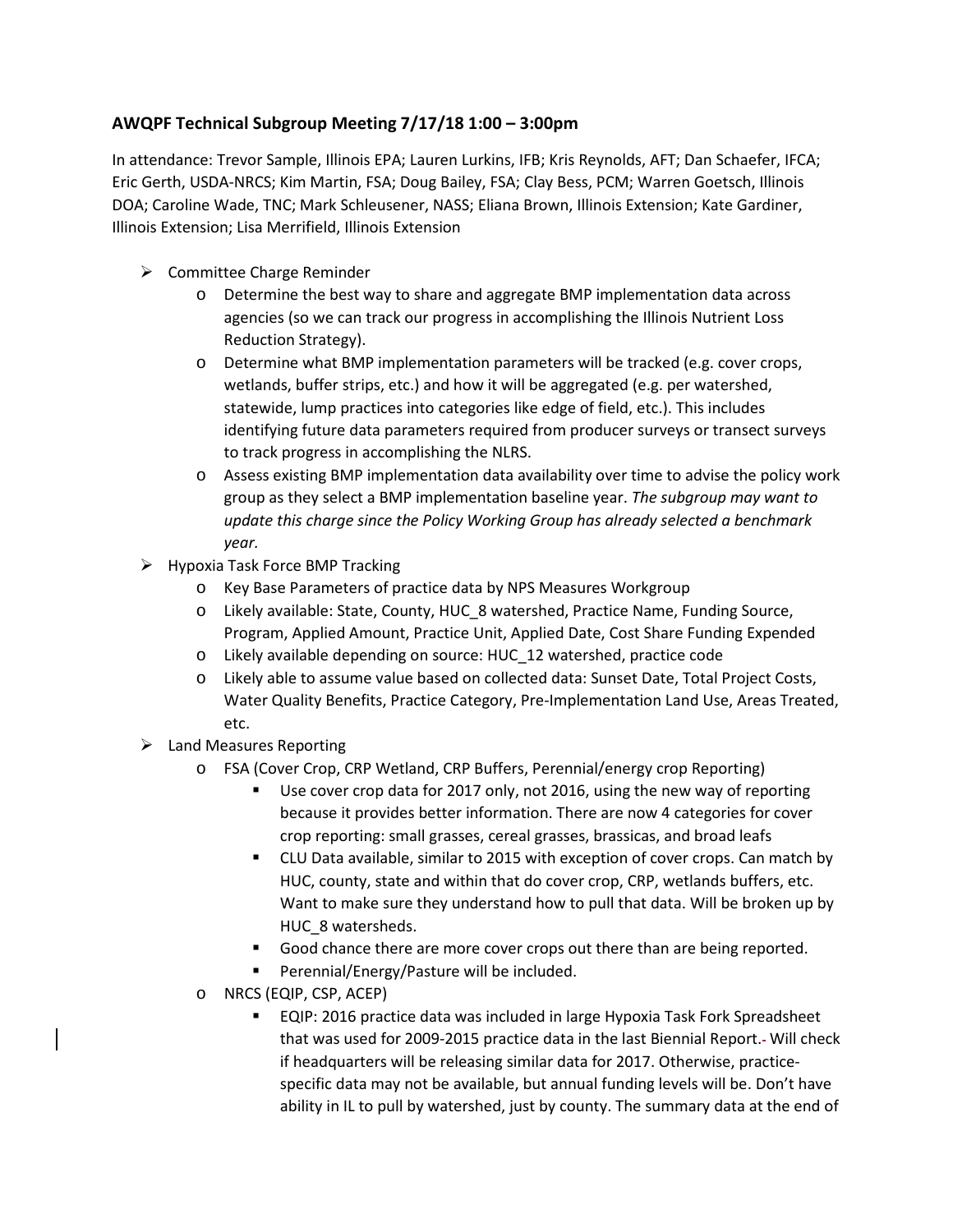the year is statewide. Will try to get the 4-5 practices NLRS is reporting on at county level and will figure out the best way to pull the information. If they can't get that information, there's always the aggregate IL data. Will also check what was considered a buffer.

- CSP: Reported in statewide acres and will have that at the end of the fiscal year.
- ACEP: Reported by acres on a statewide level.
- Need 2016 and 2017 data for the next Biennial Report. FY18 data will be available also, so might want to include that. Need acres treated as well. MRBI, NWQI, RCPP, etc. data will all be available for 2018.
- Look for NREC bioreactors could show up on NRCS data. We would like to know acres treated too.
- Based on how the NRCS software is set up, it's easier to pull information on money and funding rather than specific practices.
- o IDNR (CREP)
	- Will have the same information up through 2017. Not sure if there have been any changes since there wasn't funding in 2016. Hopefully by the next report, it'll go up a little bit.
- o IEPA (319)
	- Updates through 2017 on 319 practices, including conservation tillage, cover and green manure crop, filter strip, nutrient management, etc. Will include N and P removal estimates.
- o 2019 NASS Survey (NASS)
	- NASS survey going out in January 2019, with results available in May 2019. Will have acres fertilized using a MRTN strategy. NASS will follow the reporting format that was used on the first Biennial Report.
	- Response rate will continue to be an issue. Farmers are tired of answering so many questions.
	- Another random selection for farmers. Sent out 1,900 last time, smaller sample this time of 1,100 due to a smaller budget. There will be two mailings plus one phone follow-up. We are excluding farms of 5,000 acres and up, as well as 100 acres and down to get the middle people. Also excluding fruit orchards.
- o NGOs
	- $I = IFB$
- IFB can provide bioreactor information, they have grants that come from the bottom-up. Whenever IFB installs BMPs , Lauren sees more of them afterwards. For example, she's seeing more woodchip bioreactors and thinks that by the end of the year, they'll have several to talk about. IFB will provide bioreactor information by county to protect farmer privacy and can probably provide the closest town.
- IFCA
	- Agrible was working on a project for Jean, but then they were bought and now retailers don't want to work with Agrible because their parent company is their competition. Jean's hopeful we could have something in place for this fall tracking fall applications. If you look at semi loads to